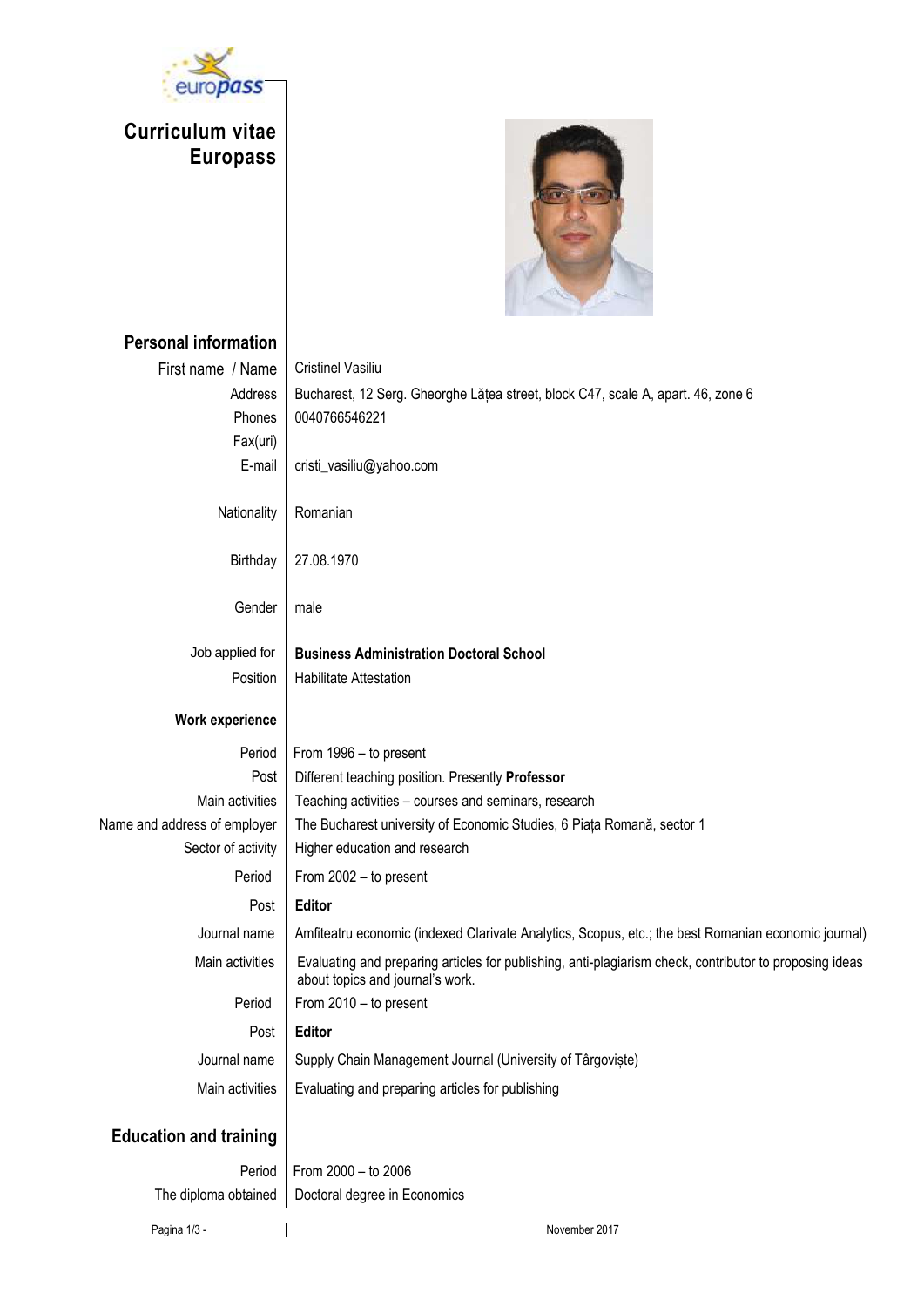| Principal subjects covered                           | Editing of scientific papers; Market research; Management of trade companies; Drawing-<br>up business plans; Measuring the performance of business firms; organizational culture                                                                                                                            |         |  |              |  |                     |  |                    |
|------------------------------------------------------|-------------------------------------------------------------------------------------------------------------------------------------------------------------------------------------------------------------------------------------------------------------------------------------------------------------|---------|--|--------------|--|---------------------|--|--------------------|
| Name of education institution                        | The Bucharest University of Economic Studies                                                                                                                                                                                                                                                                |         |  |              |  |                     |  |                    |
| Level in national or international                   | Doctoral studies                                                                                                                                                                                                                                                                                            |         |  |              |  |                     |  |                    |
| classification                                       |                                                                                                                                                                                                                                                                                                             |         |  |              |  |                     |  |                    |
| Period                                               | From 1997 - to 1998                                                                                                                                                                                                                                                                                         |         |  |              |  |                     |  |                    |
| The diploma obtained                                 | Master in Business Administration diploma                                                                                                                                                                                                                                                                   |         |  |              |  |                     |  |                    |
| Principal subjects covered                           | Logistics, Negotiation Techniques and Protocol Usage, Payment Techniques and<br>Instruments, Business Diagnostics and Evaluation, Business Information Systems                                                                                                                                              |         |  |              |  |                     |  |                    |
| Name of education institution                        | The Bucharest University of Economic Studies                                                                                                                                                                                                                                                                |         |  |              |  |                     |  |                    |
| Level in national or international<br>classification | Master                                                                                                                                                                                                                                                                                                      |         |  |              |  |                     |  |                    |
| Period<br>The diploma obtained                       | From 1990 - to 1995<br>Bachelor diploma                                                                                                                                                                                                                                                                     |         |  |              |  |                     |  |                    |
| Principal subjects covered                           | Marketing researches, consumer behavior study, retail and wholesale, economic and<br>financial analysis, IT systems, international economic relations                                                                                                                                                       |         |  |              |  |                     |  |                    |
| Name of education institution                        | The Bucharest University of Economic Studies                                                                                                                                                                                                                                                                |         |  |              |  |                     |  |                    |
| Level in national or international<br>classification | Bachelor                                                                                                                                                                                                                                                                                                    |         |  |              |  |                     |  |                    |
| Period                                               | From 1985 - to 1989                                                                                                                                                                                                                                                                                         |         |  |              |  |                     |  |                    |
| The diploma obtained                                 | Baccalaureate diploma                                                                                                                                                                                                                                                                                       |         |  |              |  |                     |  |                    |
| Principal subjects covered                           | Mathematics, Physics, Chemistry, Romanian                                                                                                                                                                                                                                                                   |         |  |              |  |                     |  |                    |
| Name of education institution                        | Mathematics - Physics High School "Petru Rares" from Piatra Neamt                                                                                                                                                                                                                                           |         |  |              |  |                     |  |                    |
| Level in national or international<br>classification | High-school studies                                                                                                                                                                                                                                                                                         |         |  |              |  |                     |  |                    |
| Personal skills and<br>competences                   |                                                                                                                                                                                                                                                                                                             |         |  |              |  |                     |  |                    |
| Native language                                      | Romanian                                                                                                                                                                                                                                                                                                    |         |  |              |  |                     |  |                    |
| Foreign languages)                                   | English, French                                                                                                                                                                                                                                                                                             |         |  |              |  |                     |  |                    |
| Self-evaluation                                      | Understanding<br>Speaking<br>Writing                                                                                                                                                                                                                                                                        |         |  |              |  |                     |  |                    |
| Nivel european (*)                                   | Listening                                                                                                                                                                                                                                                                                                   | Reading |  | Conversation |  | Oral speech         |  | Written expression |
| <b>English</b>                                       | B2 independent user C1 Experienced user B2 independent user B2                                                                                                                                                                                                                                              |         |  |              |  | independent user B2 |  | independent user   |
| French                                               | C1 Experienced user C1 Experienced user B2 independent user B2 independent user B2 independent user                                                                                                                                                                                                         |         |  |              |  |                     |  |                    |
| Organisational skills and<br>competences             | Member of the department and faculty council; Team coordination and coaching - admissions<br>committees; Planning activities; discipline; Ability to work over a predefined schedule; Member of<br>Scientific Committee of BASIQ International Conference (also indexed in Thomson Reuters);<br>Leadership. |         |  |              |  |                     |  |                    |
| Technical skills and competences                     | Mechanical, electrical knowledge                                                                                                                                                                                                                                                                            |         |  |              |  |                     |  |                    |
| Social skills and competences                        | Involvement in consumer protection activities; Relations with business sector and central<br>administration                                                                                                                                                                                                 |         |  |              |  |                     |  |                    |
| Computer skills and competences                      | Operating knowledge in Word, Excel, Power Point, SPSS;                                                                                                                                                                                                                                                      |         |  |              |  |                     |  |                    |
| Other skills and competences                         |                                                                                                                                                                                                                                                                                                             |         |  |              |  |                     |  |                    |
| Driver's license                                     | Driving license category B                                                                                                                                                                                                                                                                                  |         |  |              |  |                     |  |                    |
| More information                                     | Writing books, scientific articles, participation in research projects, business consultancy                                                                                                                                                                                                                |         |  |              |  |                     |  |                    |
| Pagina 2/3 -                                         | November 2017                                                                                                                                                                                                                                                                                               |         |  |              |  |                     |  |                    |